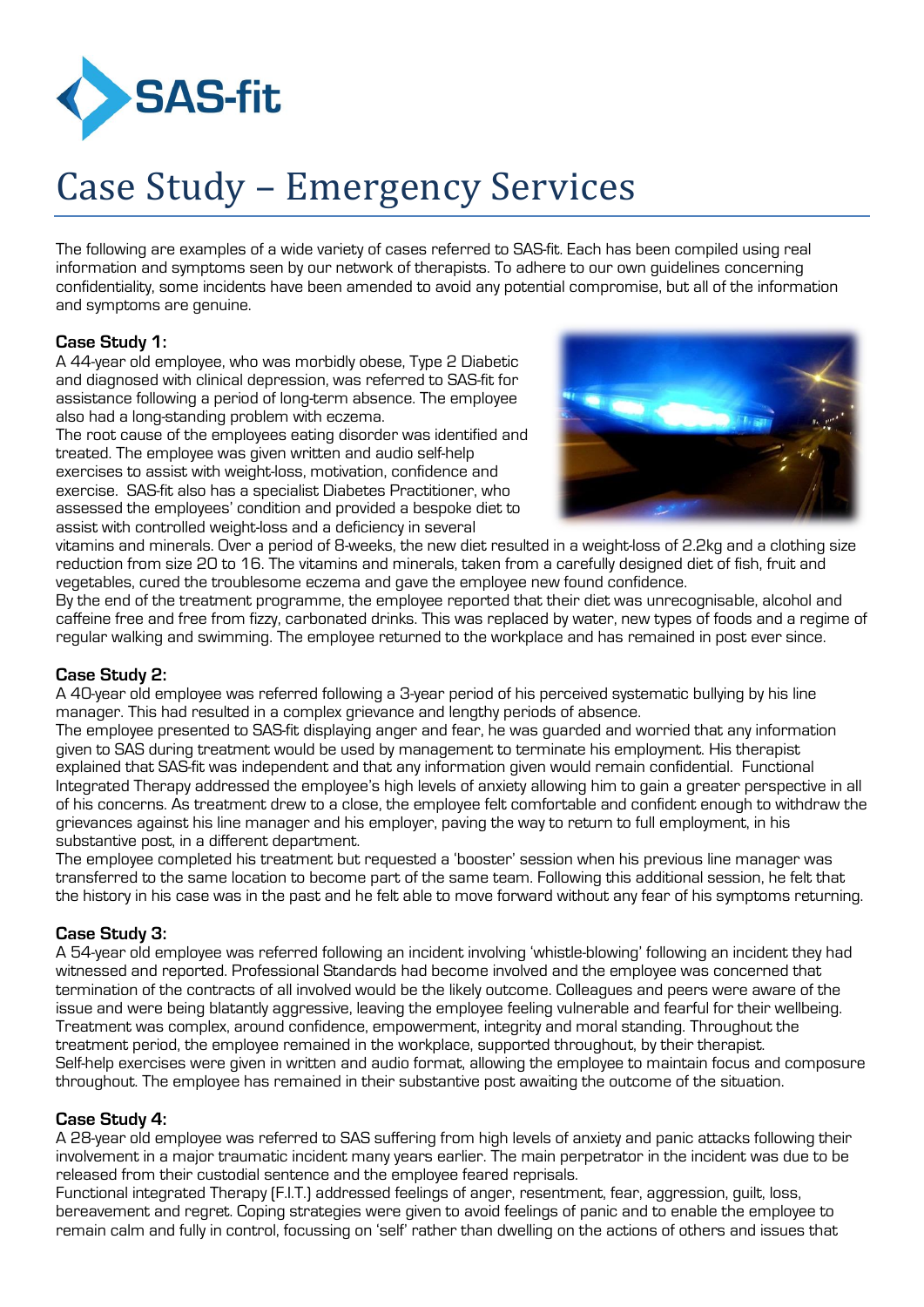

were beyond their control. Following each session, audio files were supplied to reinforce the treatment and also to be used in the future, whenever unwanted feelings and emotions were present. Feedback from the employee has been very positive and they have been able to return to work without any symptoms remaining.

#### **Case Study 5:**

A 37-year old male to female transgender employee who was 14-months into hormonal medication was referred to SAS-fit having been diagnosed with anxiety and depression and being granted long-term sick leave. Other symptoms revolved around the perception of colleagues and peers, who were thought to be ridiculing, staring and judging on a daily basis. There were also issues around wearing a uniform and facilities at his home station. The employee was married and living with a long-term female partner who was very supportive. Although their GP had made a referral to the Transgender Clinic, there was a 13-month waiting list.

Open to the use of Functional Integrated Therapy, progress was swift. Following the first session, the employee advised the therapist that she had gained perspective and felt much calmer as a result. As treatment progressed, the employee discussed and agreed a suite of reasonable adjustments in the workplace and, as a result, returned to work.

Treatment included coping strategies to manage the perception of others and self-help exercises for confidence and feeling comfortable in her own body as the hormonal and physiological changes occurred.

#### **Case Study 6:**

A 32-year old employee was referred due to a dependency on recreational drugs. The drugs were used as a quickfix, to enable the employee to alleviate stress and feel relaxed when not in the workplace.

The drug use was affecting his social life and had resulted in the end of his marriage. It was also responsible for a considerable amount of personal debt. The initial consultation centred around an incident of childhood trauma, involving the loss of their Father, this led to feelings of resentment, fear, guilt, low self-esteem and self-worth. Using Functional Integrated Therapy (FIT) and a selection of motivational tools and procedures developed by SAS, the employee was empowered to withdraw from drug use and encouraged to explore new leisure pursuits. He was given coping strategies to assist when he felt stressed and to assist in moving forward once his divorce has been finalised.

#### **Case Study 7:**

A 35-year old employee was referred, for CBT by his OHU doctor. He had been suspended from duty pending a court case and was suffering from high levels of anxiety. He fully engaged with his therapist and made some progress over six-sessions. Pleased with the outcome, he requested a further six sessions as he felt that more progress was possible. We discussed the case with Occupational Health and Human Resources and the decision was to offer the employee Functional Integrated Therapy to see if progress could be accelerated. One week after a 2-hour session with his second therapist, he advised that he had been to the gym on 3 occasions and had booked a holiday. Furthermore, he had a more positive outlook and could identify his emotions, rather than group them together as 'anxiety'. On arrival for his second appointment, he stated that his partner had said that she couldn't believe the difference after a single session. His bespoke treatment plan is on-going, to support the employee through the trial process and address any symptoms once the trial has passed and he returns to work.

#### **Case Study 8:**

A 32-year old Armed Response Officer was referred as he experienced ankle and hip pain that affected his fitness and his performance on the shooting range. We identified that the root cause of his pain was actually a footballing injury that happened 15-years ago. His compensation, to avoid further nagging pain from his ankle, that subsequently affected the muscles of his hip, was to recruit eye-muscles instead. When his muscles were tested, he looked down and to his left, before he could engage his core muscles!

The effect of this was that he had to adjust his position when shooting, to avoid pain, so he could concentrate on the job in hand. By re-calibrating his eyes, and reinforcing the normal use of his core and other muscles, he has just delivered a 100% score in his latest shooting assessment, he has taken around 20-seconds off his fastest 5k run and even more off his 10k performance. This was achieved mainly in a single session with one of our therapists, then reinforced over three additional weekly sessions. The therapies used, are not available on the NHS, from a Physiotherapist, from a GP, or from an EAP.